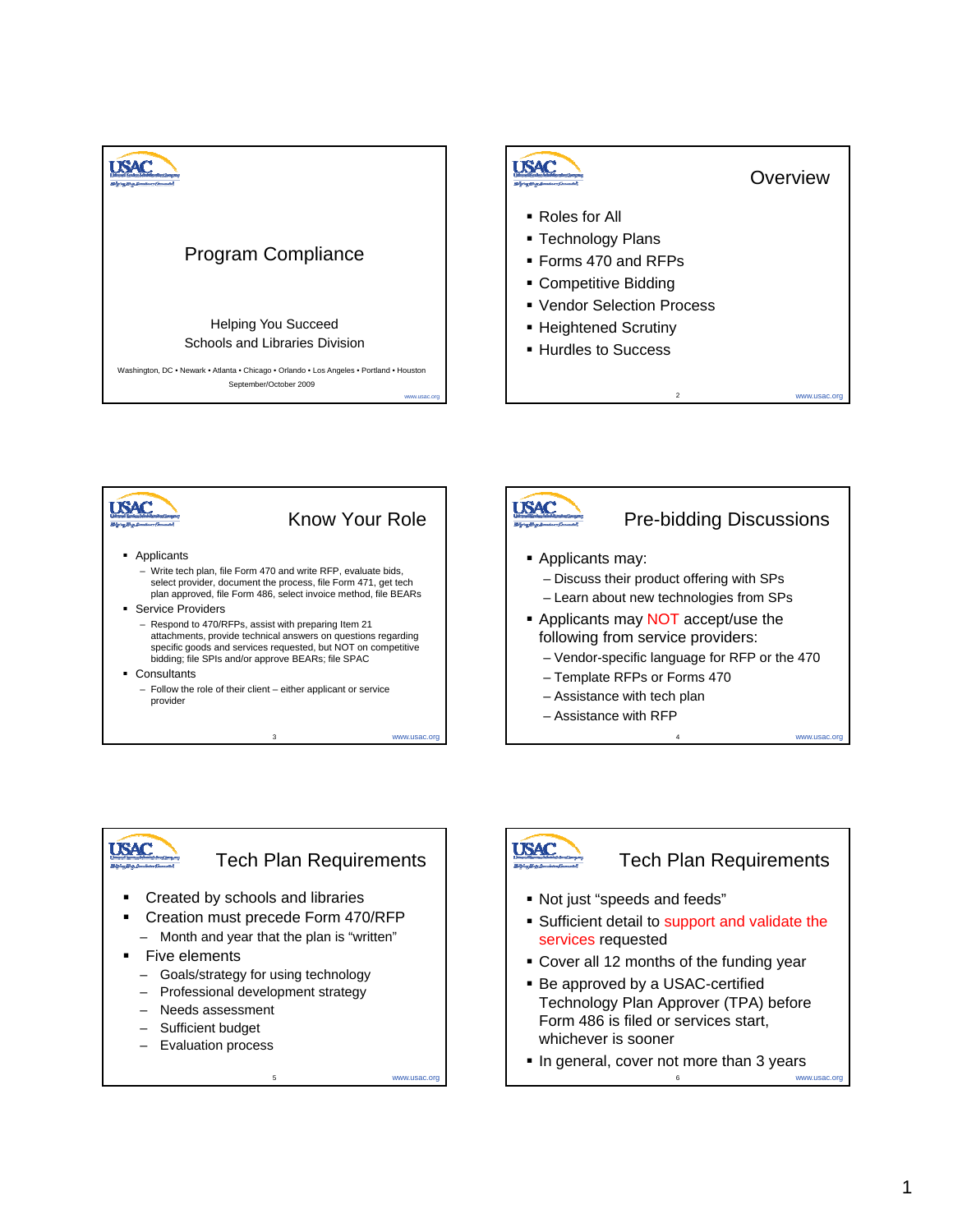

7 www.usac.org





- Must be available to bidders for at least 28 days
	- Count 28 days from the later of the two posted (470 and RFP)
	- RFP cannot close before 28 days for 470 is up
- 9 www.usac.org FCC rules refer to RFPs generically but they may have a variety of names



# **USAC**

#### Vendor Involvement

11 www.usac.org

- Service providers **cannot**:
	- Determine the types of service the applicant will seek on a Form 470
	- Assist applicants with the filling out of the FCC Form 470 which requires an applicant's certification
	- Negotiate with prospective bidders
	- Run the competitive bidding process for the applicant
	- Be privy to information about the bid not shared with other potential bidders



### Imposing Restrictions

- Applicants can set some requirements for bidders.
	- For example, applicants may require service providers to provide services that are providers to provide services that compatible with one kind of system over another (e.g. Apple vs. Windows).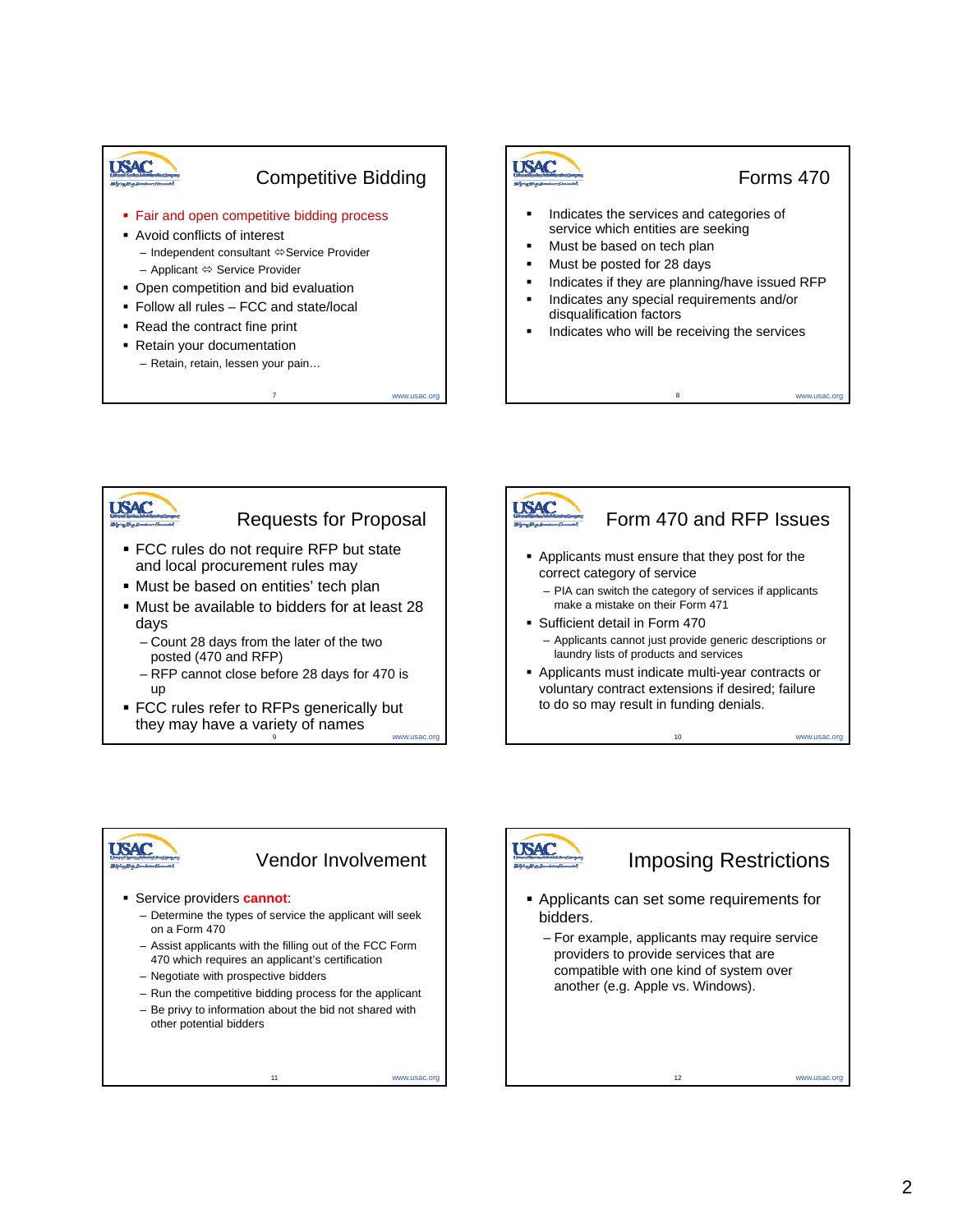## **USAC**

#### Disqualifying Bidders

- Qualifications/disqualification factors must be spelled out to all interested parties
- Available to all in Form 470 and/or RFP
- **Disqualification factors are binary (eg** yes/no) and cannot be scored on a range
	- Otherwise, this is multi-round evaluation and price must be primary in **every** round
- Retain documentation of notice and review

13







#### Free Services

17 www.usac.org

- Applicants and service providers are prohibited from using Schools and Libraries support to subsidize the procurement of ineligible or unrequested products and services or from participating in arrangements that have the effect of providing a discount level to applicants greater than that to which applicants are entitled.
- Can't use E-rate to get free stuff (ineligible or eligible). You must back out the value of that stuff in your vendor selection process.

#### Free Services

- Must deduct the value of the "free stuff", discounts, trade-in etc, from the prediscount amount in order get equal comparison between offerings
- **Cost of eligible goods and services cannot** be inflated to cover the"free" ineligible stuff
- A proportionate cost allocation is required between eligible and ineligible components.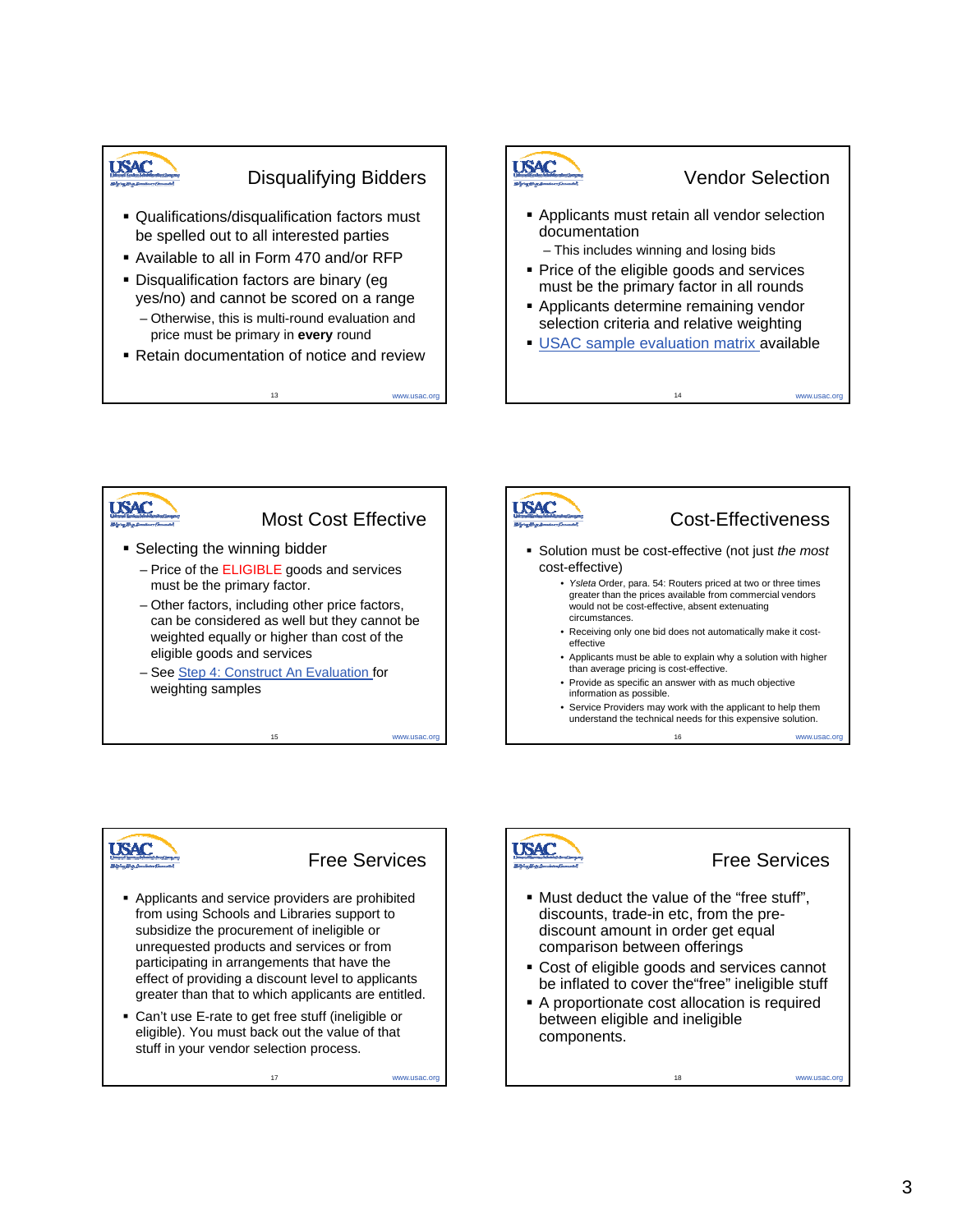





21 www.usac.org

23 www.usac.org



#### Payment Plans

- **Applicants are required to pay their share at the same time that USAC pays the discount** 
	- Service Provider certifies that the invoices they submit are for services that "have been billed to service provider's customers.'
	- Therefore, deferred payment plans that allow the applicant to pay after USAC has paid will jeopardize a funding request.
	- www.usac.org – FCC Rules include a presumption that the non-discount share will be paid within 90





#### Necessary Resources

24 www.usac.org

- Check applicant's certification that they have them. – Are there end user computers?
	- Must have reasonable plans to fully utilize all internal connections for which you are requesting discounts (e.g., 2-year plan to get computers for all network drops)
	- Do they have software to run on the computers?
	- Staff trained on how to use the technology?
	- Electrical capacity?
	- Can they maintain the eligible and ineligible equipment?

4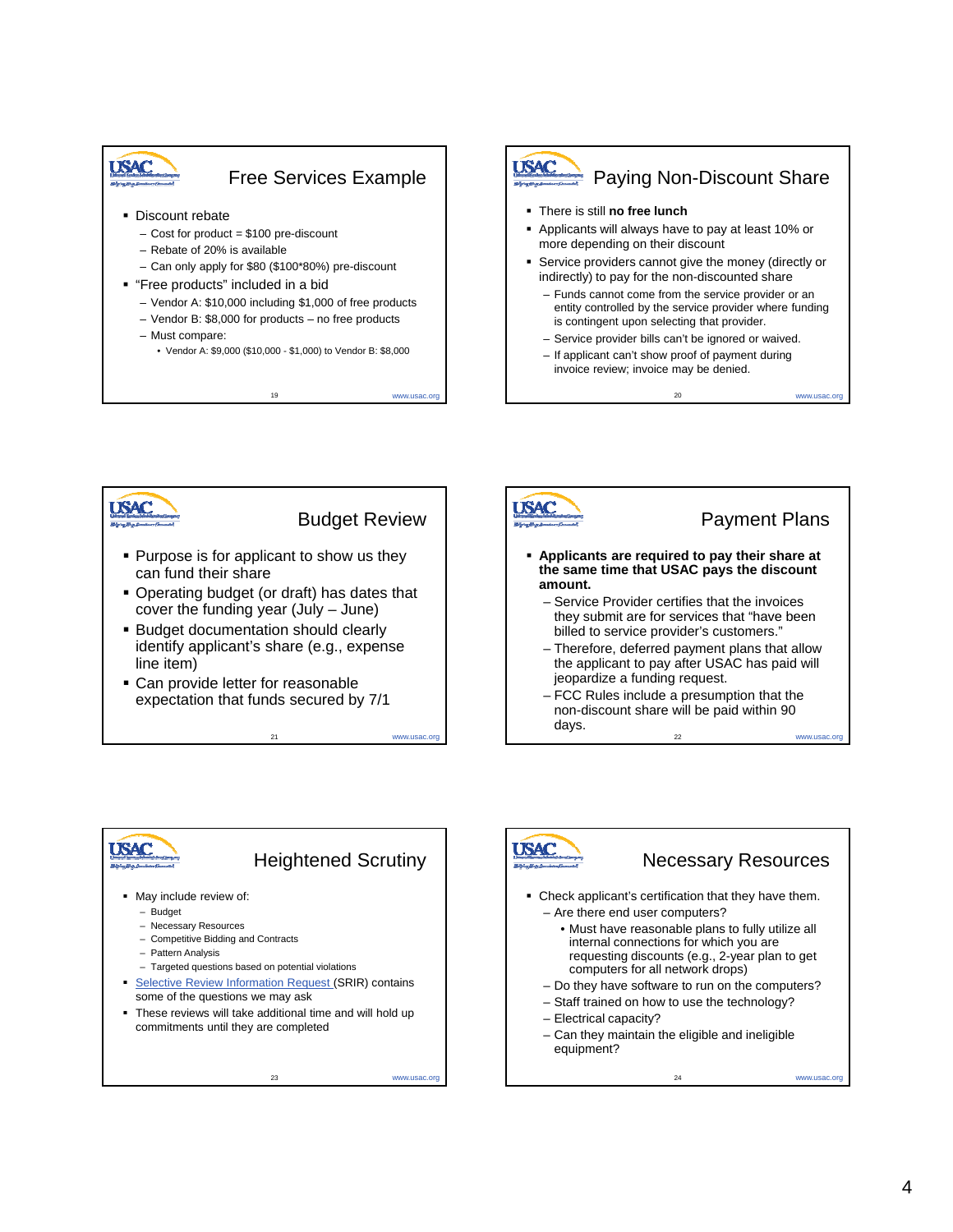

#### **Certifications**

25 www.usac.org

- **Applicants certify that:** 
	- Have secured access to necessary resources – Have complied with all FCC, state and local competitive bidding
	- and procurement regs – Non-discount portion of the costs for eligible services will not be
	- paid by the service provider paid by the service
	- No kickbacks were paid to anyone and that false statements on this form can be punished by fine or forfeiture
	- Failure to comply with program rules could result in civil or criminal prosecution
	- Persons who have been convicted of criminal violations or held civilly liable for certain acts arising from their participation in the program are subject to suspension and debarment from the program







#### Document Retention

www.usac.org

- **Document retention timeframes:** 
	- 5 years from last date to receive service • FY 2010 – this is at least June 30, 2016
	- Any document from a *prior year* that supports Any document from *prior* that current year must be kept until 5 years from last date to receive service as well
	- Eg. Contract from 2004, used to support FY 2010 FRNs, must be kept until at least June 30, 2016

29

**SAC** 

#### Feed Your Files

- Applicants must retain all precommitment documents that show compliance with all FCC rules
- **See complete lists:** 
	- Documentation Retention Requirements
	- Documentation Checklist
	- E-Rate Binder Table of Contents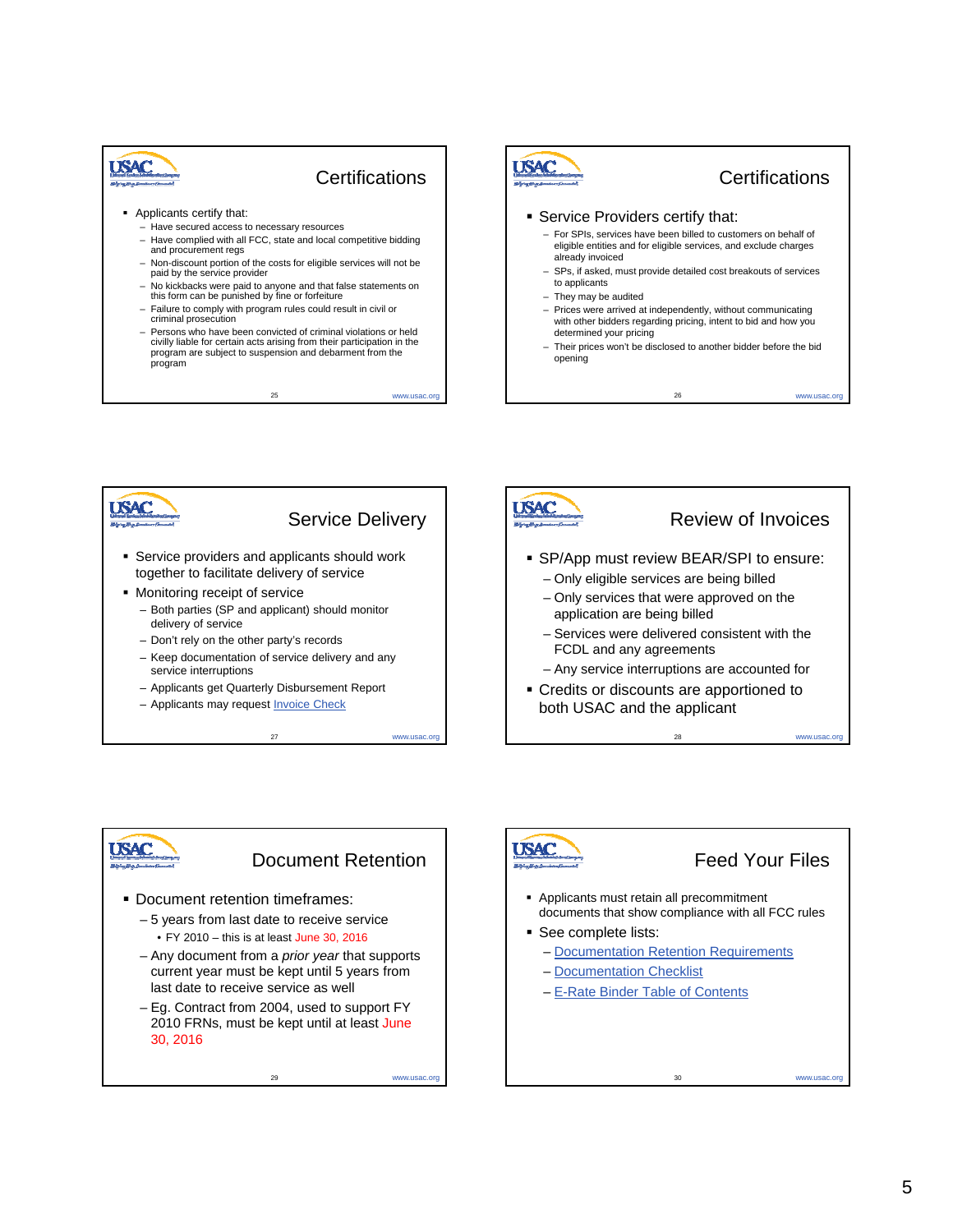## **USAC**

#### Retain, retain, retain

- Retain documents to show your compliance:
	- Letters of Agency and any agreements with all consultants
	- Technology Plan (both draft and final approved version) and CTPA Plan Approval letter
	- RFP, including evidence of publication date and any solicitation you did
	- Any and all bids (winning and losing)
	- Email to yourself if you get no or one bid





33

| <b>Small Hurdles</b> |                                                                                                                                                                                                                                                                |                                                 |  |
|----------------------|----------------------------------------------------------------------------------------------------------------------------------------------------------------------------------------------------------------------------------------------------------------|-------------------------------------------------|--|
| <b>Step</b>          | <b>Description</b>                                                                                                                                                                                                                                             | <b>Delays</b>                                   |  |
| Action               | Item 21 provides only generic product and<br>service description (e.g. "servers" or "turnkey<br>Internet Access")                                                                                                                                              |                                                 |  |
| Reaction             | Reviewer must reach out for detailed<br>description including make and model and<br>specific use of the server                                                                                                                                                 | > 15 days for<br>applicant $+1$<br>week for PIA |  |
| Result               | Delays the issuance of the FCDL (and by<br>extension, your ability to invoice). Invoicing<br>team may look at the specifics in the Item 21<br>attachment to confirm eligibility of the services.                                                               | > thereafter.<br>1 additional<br>week           |  |
| Avoid this by        | 1. Work with your applicant to provide detailed<br>Item 21 attachments including make and<br>model number and functions and submit<br>with the application.<br>2. Remind applicants to include function for<br>servers, cost allocation, & any certifications. |                                                 |  |
|                      | 34                                                                                                                                                                                                                                                             | www.usac.org                                    |  |

|               | <b>Small Hurdles</b>                                                                                                                                                                                                                                                                                                                                                                                                           |                                  |
|---------------|--------------------------------------------------------------------------------------------------------------------------------------------------------------------------------------------------------------------------------------------------------------------------------------------------------------------------------------------------------------------------------------------------------------------------------|----------------------------------|
| <b>Step</b>   | <b>Description</b>                                                                                                                                                                                                                                                                                                                                                                                                             | <b>Delays</b>                    |
| Action        | Documents provided during PIA review is<br>inconsistent with the information on Form 471                                                                                                                                                                                                                                                                                                                                       |                                  |
| Reaction      | Reviewer must reach out and resolve the<br>discrepancy                                                                                                                                                                                                                                                                                                                                                                         | $> 20$ days $+1$<br>week for PIA |
| Result        | Delays the issuance of the FCDL (and by<br>extension, your ability to invoice).                                                                                                                                                                                                                                                                                                                                                | $> + 1$ week                     |
| Avoid this by | 1. Work with your applicant to review the<br>information that will be included in your<br>funding requests.<br>2. Ask for a copy of the submitted Item 21<br>3. If you are the one writing the contract,<br>provide clear (and possibly separate list) of<br>the eligible components, specific information<br>related to invoicing (pre-payments or<br>progress payments) and other program<br>compliance related information. |                                  |
|               | 35                                                                                                                                                                                                                                                                                                                                                                                                                             | www.usac.org                     |

|               | <b>Medium Hurdles</b>                                                                                                                                                                                                                                                                   |                 |
|---------------|-----------------------------------------------------------------------------------------------------------------------------------------------------------------------------------------------------------------------------------------------------------------------------------------|-----------------|
| <b>Step</b>   | <b>Description</b>                                                                                                                                                                                                                                                                      | <b>Delays</b>   |
| Action        | Applicant triggers criteria for Selective Review                                                                                                                                                                                                                                        |                 |
| Reaction      | Applicant get a Selective Review                                                                                                                                                                                                                                                        | $>60$ days      |
| Result        | 1. Applicant must submit significantly more<br>information, which takes time to gather and<br>review. PIA may ask follow up questions.<br>2. Review must go through multi-level review<br>process<br>3. Delays the issuance of the FCDL (and by<br>extension, your ability to invoice). | $> 90$ days $+$ |
| Avoid this by | Not completely avoidable but made easier by<br>1. Comply with all program rules, as well as<br>state and local laws and regulations<br>2. Keep complete set of documentation                                                                                                            |                 |
|               | 36                                                                                                                                                                                                                                                                                      | www.usac.org    |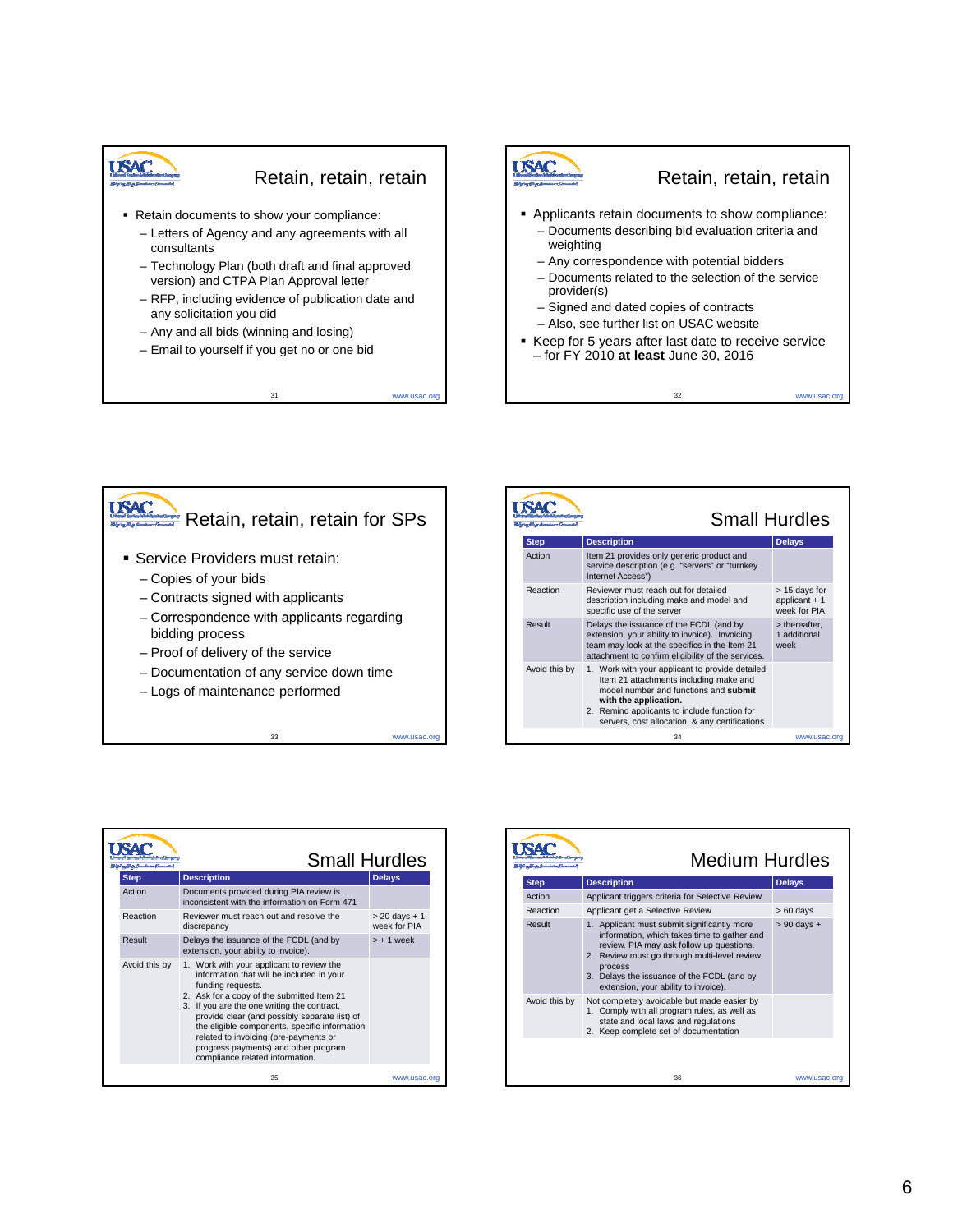|             |               | <b>Medium Hurdles</b>                                                                                                                                                                                                                                                                                 |               |
|-------------|---------------|-------------------------------------------------------------------------------------------------------------------------------------------------------------------------------------------------------------------------------------------------------------------------------------------------------|---------------|
| <b>Step</b> |               | <b>Description</b>                                                                                                                                                                                                                                                                                    | <b>Delays</b> |
| Action      |               | Applicants requests funding for very expensive<br>widget and/or very expensive maintenance                                                                                                                                                                                                            |               |
|             | Reaction      | Applicant undergoes Cost Effectiveness<br>Review                                                                                                                                                                                                                                                      | $>$ 30 days   |
| Result      |               | 1. Applicant must gather support for why<br>widget/maintenance was selected, and<br>explain why such an expensive product or<br>service is necessary<br>2. Review must go through multi-level review<br>process<br>3. Delays the issuance of the FCDL (and by<br>extension, your ability to invoice). | $> 45$ days   |
|             | Avoid this by | 1. Ensure that the services that you are<br>proposing are "right sized".<br>2. If circumstances dictate an expensive<br>solution, be prepared to explain why that<br>solution is necessary and cost-effective.                                                                                        |               |
|             |               | 37                                                                                                                                                                                                                                                                                                    | www.usac.org  |

|               | <b>Medium Hurdles</b>                                                                                                                                                                                                                 |                                                              |
|---------------|---------------------------------------------------------------------------------------------------------------------------------------------------------------------------------------------------------------------------------------|--------------------------------------------------------------|
| <b>Step</b>   | <b>Description</b>                                                                                                                                                                                                                    | <b>Delays</b>                                                |
| Action        | Telecom Provider fails to file FCC Form 499                                                                                                                                                                                           | Delay total:<br>function of<br>your time to<br>file Form 499 |
| Reaction      | Provider loses their "Y" and is ineligible to<br>provide telecommunications service                                                                                                                                                   |                                                              |
| Result        | 1. Provider loses business as applicants are<br>given the opportunity to change to a<br>different provider during PIA review.<br>2. Applicants that stay with you can lose their<br>telecommunications funding.                       |                                                              |
| Avoid this by | Read all correspondence from USAC.<br>1.<br>File your FCC Form 499 on time<br>2.<br>Include your Filer ID on the Form 499<br>3 <sub>1</sub><br>4. Make officers aware of filing requirements<br>and importance of the correspondence. |                                                              |
|               | 38                                                                                                                                                                                                                                    | www.usac.org                                                 |

|               | Large Hurdles                                                                                                                                                                                                                                                                                                                                  |                                            |
|---------------|------------------------------------------------------------------------------------------------------------------------------------------------------------------------------------------------------------------------------------------------------------------------------------------------------------------------------------------------|--------------------------------------------|
| <b>Step</b>   | <b>Description</b>                                                                                                                                                                                                                                                                                                                             | <b>Delays</b>                              |
| Action        | USAC Beneficiary audit discovers delivery of<br>ineligible equipment to eligible and ineligible<br>locations after the payment of an invoice.                                                                                                                                                                                                  | 1 year for<br>audit process<br>to complete |
| Reaction      | USAC initiates audit response process and<br>possibly COMAD/RIDF.                                                                                                                                                                                                                                                                              | $> 30$ days                                |
| Result        | 1. Applicant must gather and submit additional<br>information<br>2. Review teams conduct special analysis<br>3. Review teams may ask additional questions.<br>4. Responses may be reviewed by senior staff<br>5. Funding rescinded; \$ may be recovered.<br>6. Delays issuance of pending commitments<br>7. Delays payment of pending invoices | $> 120$ days +                             |
| Avoid this by | 1. Comply with program rules, state and local<br>regulations and laws                                                                                                                                                                                                                                                                          |                                            |
|               | 39                                                                                                                                                                                                                                                                                                                                             | www.usac.org                               |

|               | Large Hurdles                                                                                                                                                                                                                                                                                |               |
|---------------|----------------------------------------------------------------------------------------------------------------------------------------------------------------------------------------------------------------------------------------------------------------------------------------------|---------------|
| <b>Step</b>   | <b>Description</b>                                                                                                                                                                                                                                                                           | <b>Delays</b> |
| Action        | As a result of the audit, applicant must return<br>funds to USAC and fails to pay on time                                                                                                                                                                                                    |               |
| Reaction      | Applicant's Red Light is turned on                                                                                                                                                                                                                                                           | $> 30$ days   |
| Result        | 1. After no payments within 30 days from the<br>Notice of Dismissal Letter, all pending<br>funding requests are denied.<br>2. Service provider cannot invoice for the<br>services that were in the pending requests.                                                                         | $> 45$ days   |
| Avoid this by | 1. Read all correspondence from USAC.<br>2. Avoid the problem that resulted in the<br>COMAD.<br>3. Comply with program rules, state and local<br>regulations and laws.<br>4. Keep complete records.<br>5. If invoiced by USAC pay, or if disagree,<br>appeal within the required timeframes. |               |
|               | 40                                                                                                                                                                                                                                                                                           | www.usac.org  |

|               | Large Hurdles                                                                                                                                                                                                                                                                                              |                           |
|---------------|------------------------------------------------------------------------------------------------------------------------------------------------------------------------------------------------------------------------------------------------------------------------------------------------------------|---------------------------|
| <b>Step</b>   | <b>Description</b>                                                                                                                                                                                                                                                                                         | <b>Delays</b>             |
| Action        | As a result of the audit, service provider must<br>return funds to USAC and fails to pay on time                                                                                                                                                                                                           |                           |
| Reaction      | Provider's Red Light is turned on                                                                                                                                                                                                                                                                          | $>$ 30 days               |
| Result        | 1. All invoices are held.<br>2. Payments are not forthcoming for pending<br>invoices.                                                                                                                                                                                                                      | Until payment<br>is made. |
| Avoid this by | 1. Read all correspondence from USAC.<br>2. Avoid the problem that resulted in the<br>COMAD<br>3. Comply with program rules, state and local<br>regulations and laws.<br>4. Keep complete records.<br>If invoiced by USAC pay, or if disagree,<br>5 <sub>1</sub><br>appeal within the required timeframes. |                           |
|               | 41                                                                                                                                                                                                                                                                                                         | www.usac.org              |

|             | Large Hurdles                                                                                                                                                                                                                                                                                                                                                                                                                                                                                                                        |               |
|-------------|--------------------------------------------------------------------------------------------------------------------------------------------------------------------------------------------------------------------------------------------------------------------------------------------------------------------------------------------------------------------------------------------------------------------------------------------------------------------------------------------------------------------------------------|---------------|
| <b>Step</b> | <b>Description</b>                                                                                                                                                                                                                                                                                                                                                                                                                                                                                                                   | <b>Delays</b> |
| Action      | As a result of the audit, applicant and/or SP is<br>deemed a non-compliant auditee.                                                                                                                                                                                                                                                                                                                                                                                                                                                  |               |
| Reaction    | USAC initiates non-compliant auditee process.                                                                                                                                                                                                                                                                                                                                                                                                                                                                                        | $> 30$ days   |
| Result      | 1. Applicant must update their processes and<br>procedures that lead to the audit finding and<br>then demonstrate to USAC that additional<br>controls have been put in place that will<br>prevent the same problem from recurring.<br>2. Funding is put on hold during this time.<br>3. Review teams conduct special analysis.<br>4. Responses may be reviewed by senior staff<br>5. Delays issuance of pending commitments<br>6. Delays payment of pending invoices<br>7. If no response by due date, pending funding<br>is denied. | $> 6$ months  |
|             | 42                                                                                                                                                                                                                                                                                                                                                                                                                                                                                                                                   | www.usac.org  |